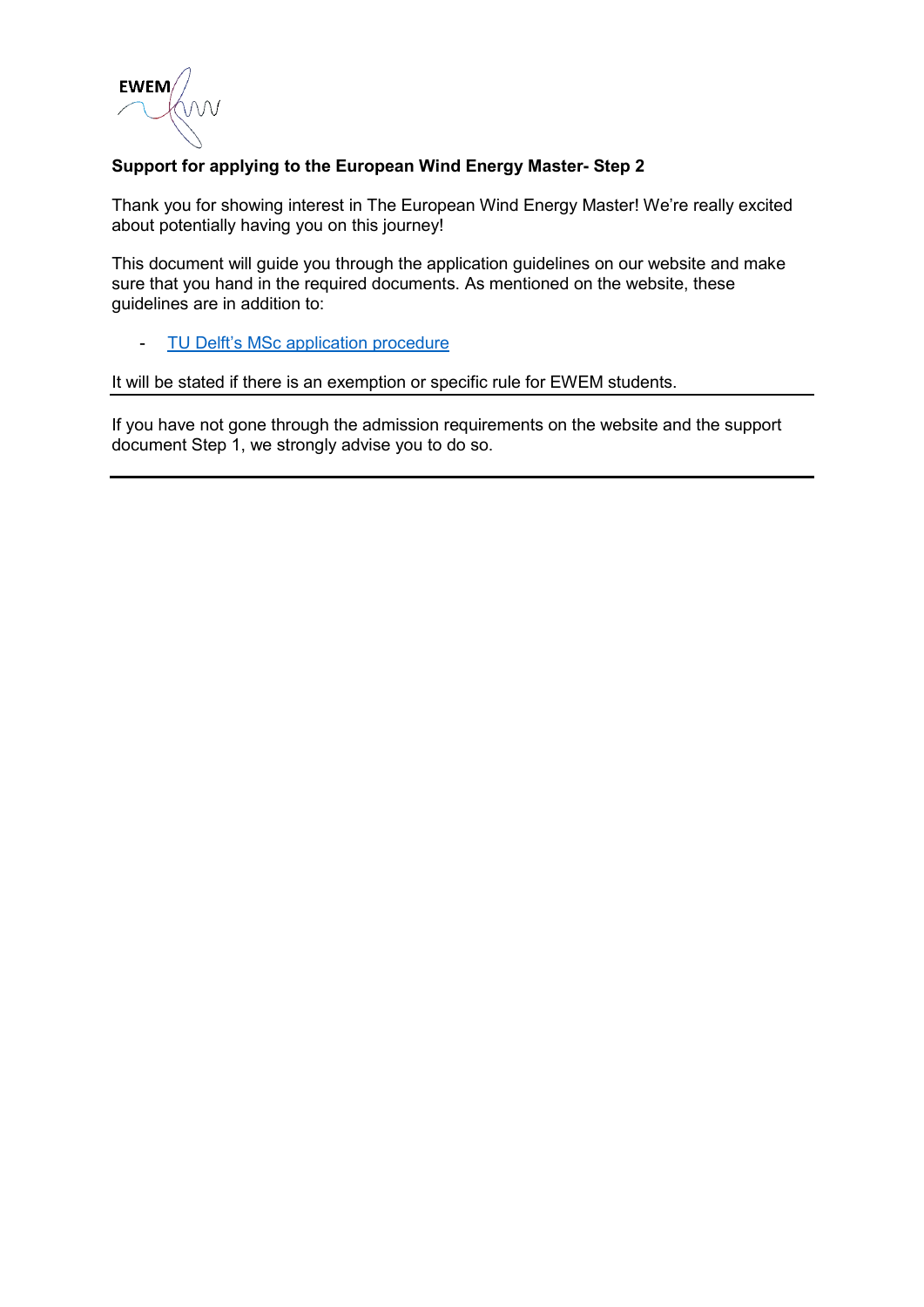

## EWEM APPLICATION GUIDELINES CHECKLIST

#### **NOTES:**

-- You may only apply for one MSc program at a time.

-- You are required to pay a 120 euro application fee. This will be refunded if you start your master studies with TU Delft.

-- If you were admitted last year and would like to re-apply you must create a new application. This includes a new application in Studielink.

-- Regarding the Proof of English language proficiency:

-- Verify if this is required for you in the admission guidelines checklist

 $-$  If it is required, you may upload it until the 1<sup>st</sup> of July. All other application documents are required before the 1<sup>st</sup> of April.

-- You will likely receive an admission decision within 12 weeks following your receipt of your complete application. If you have not received your admission decision by then, please send an email to [ewem@tudelft.nl](mailto:ewem@tudelft.nl?subject=Admission%20decision%20EWEM)

EWEM applicants do not have to take the GRE test.

## 1 – Studielink

- $\Box$  I have gone through the admission guidelines carefully and have the required documents ready.
- □ Register or log in via [tudelft.studielink.nl.](https://www.studielink.nl/?brinCode=21PF)
- □ Fill out your personal details
- $\Box$  Fill out your previous education details
- □ Choose enrolment application and register for: *Type of study program (choose MSc) Educational institution (Delft University of Technology) Study program name (choose European Wind Energy Master)*
- $\Box$  Check your to do list and status regularly

### 2 – TU Delft NetID

- *You will receive the following information by email:*
	- o *Confirmation of your application in Studielink*
	- o *Your TU Delft NetID (username) and TU Delft e-mail address*
	- o *An invitation for the TU Delft registration system Osiris*
- □ Actuate your NetID to log on to all TU Delft systems
- D Upload your photo at [e-service.tudelft.nl](https://e-service.tudelft.nl/EService.html?locale=en#info)